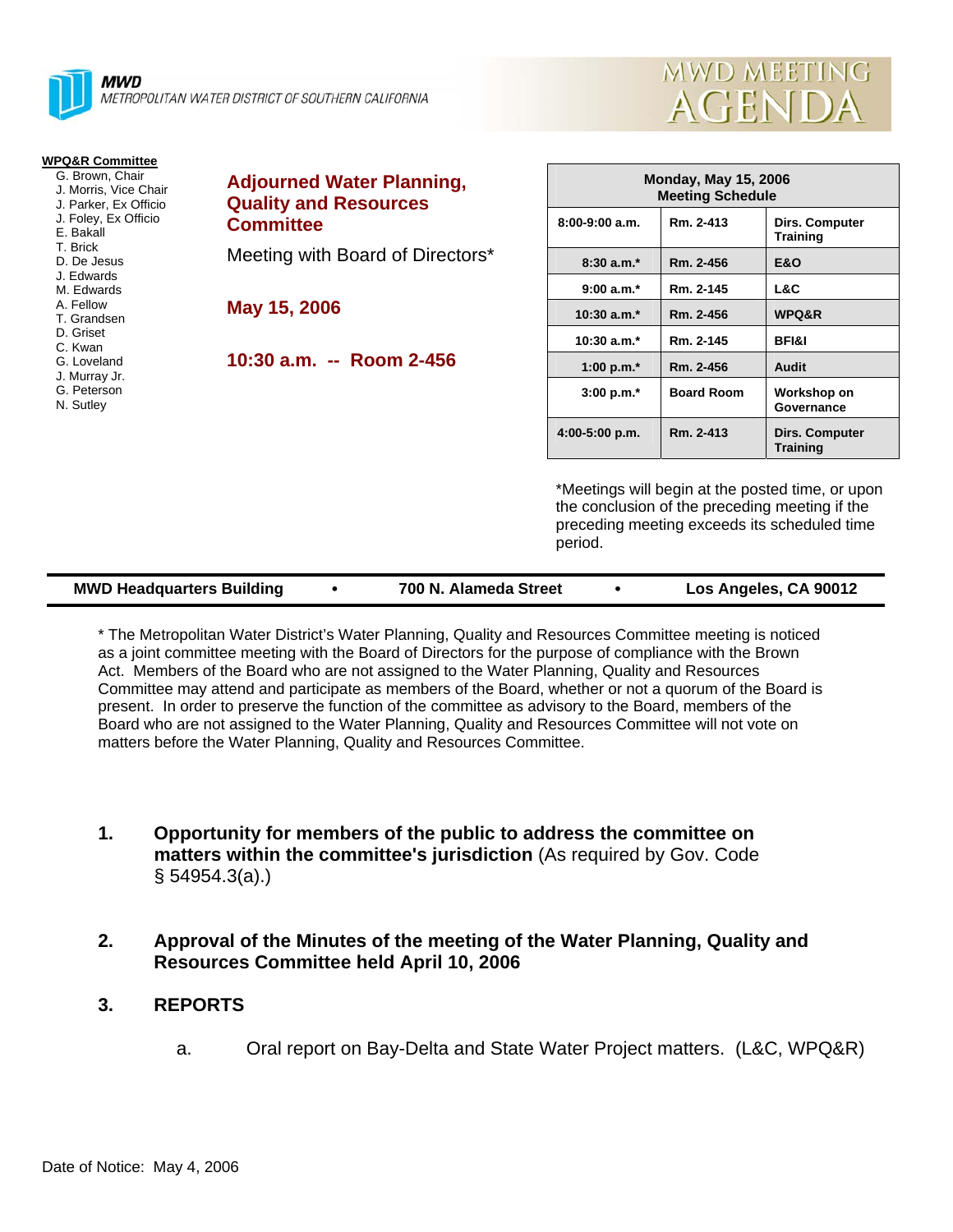### **4. CONSENT CALENDAR ITEMS — ACTION**

- 7-3 Appropriate \$480,000; and authorize execution of a letter agreement with Pasadena for completion of preliminary engineering and California Environmental Quality Act documentation for the Raymond Basin groundwater Storage Program (Approp. 15272). (WPQ&R)
- 7-4 Authorize entering into an Environmental Water Account exchange agreement with the California Department of Water Resources. (WPQ&R)
- 7-5 Authorize entering into an Industrial Process Improvement Program agreement with Kimberly-Clark Corporation to provide financial incentives for a water use efficiency project. (WPQ&R)
- 7-6 Adopt resolution supporting Metropolitan's proposal for \$300,000 grant funding for weather-based irrigation controllers under the 2006 CALFED Water Use Efficiency Grants Program. (WPQ&R)

# **5. OTHER BOARD ITEMS — ACTION**

None

# **6. BOARD INFORMATION ITEMS**

9-3 Water Surplus and Drought Management Plan report on water supply and demand as of April 13, 2006. (WPQ&R)

# **7. COMMITTEE ITEMS**

- a. Presentation of 2006/07 budget for Water Resource Management Group
- b. Report on *Alameda County Flood Control & Water Conservation District Zone 7, et al. v. California Department of Water Resources*, Sac. Sup. Ct. Case No. 05AS01775 **[Conference with legal counsel—existing litigation; to be heard in closed session pursuant to Gov. Code Section 54956.9(a)]**

# **8. MANAGEMENT REPORT**

a. Water Resource Management Manager's report